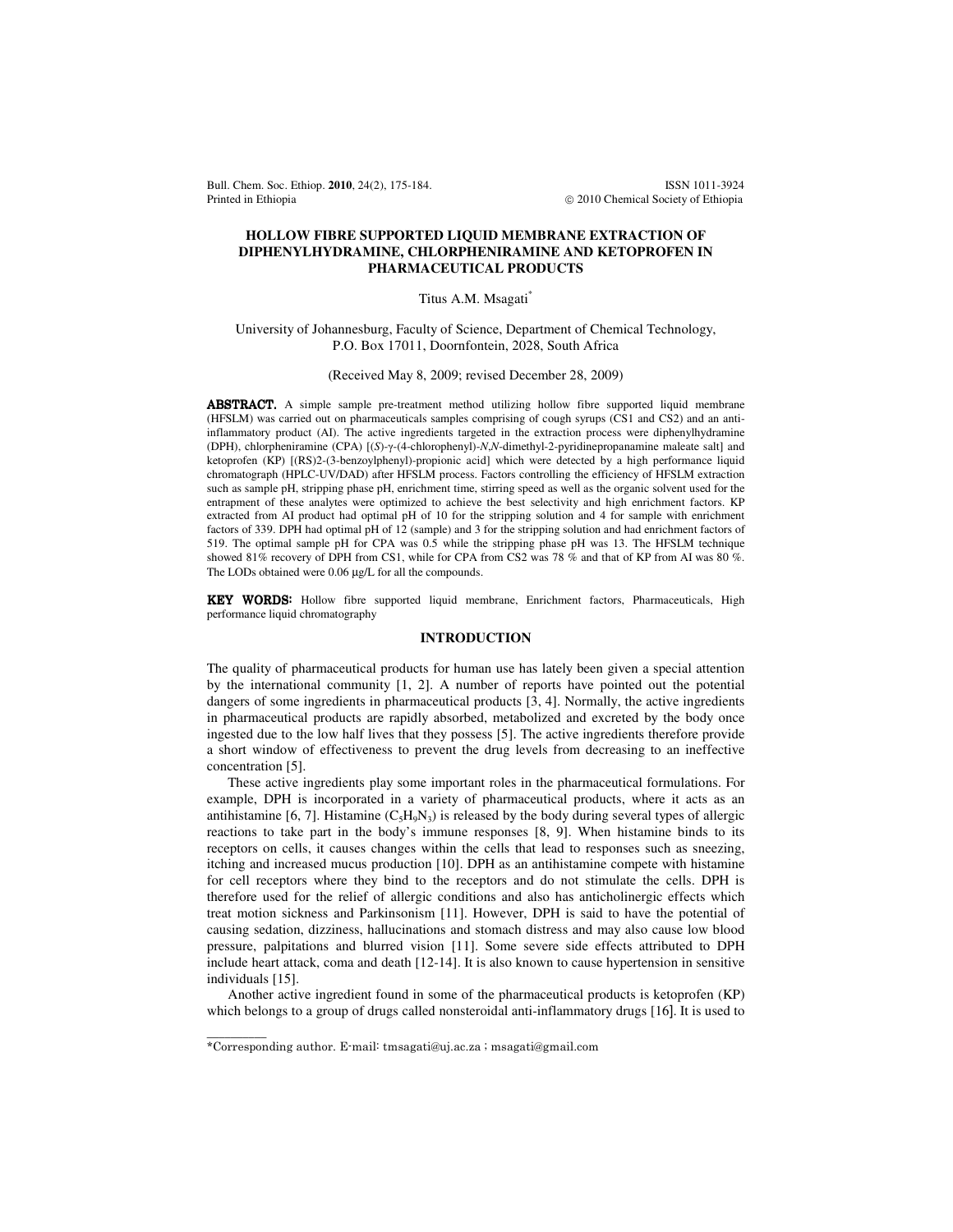reduce pain, swelling, and joint stiffness and works by reducing hormones that cause inflammation and pain in the body [17]. KP is known to have the potential of increasing the risk of life-threatening heart or circulation problems, including heart attack or stroke [16]. There is also concern over its phototoxicity and photosensitization potential as side effects [16].

 The many health concerns of the active ingredients in pharmaceutical products have triggered scientists to devise effective monitoring mechanisms to ensure their safety. Numerous reports have suggested a number of methods and techniques to analyze specific ingredients in pharmaceutical products which are considered potentially a health hazard beyond certain limits [18]. Among these methods, solid phase extraction (SPE) [19] where-by Weigel *et al.* evaluated seven polymeric sorbents with regard to their ability to extract acidic, neutral, basic pharmaceuticals and estrogens simultaneously from water at neutral pH. Some of these sorbents performed very well (with recoveries between 70 and 110%) and some performed very poorly (with recoveries less than 30%). In another report Babić *et al.* [20] employed SPE in the extraction of pharmaceuticals in wastewaters and they reported recoveries ranging from 68.3 to 97.9% with RSD below 8.4%. Lin *et al.* [21] also developed an SPE method for the extraction of a range of pharmaceutical residues in waters. Recovery was reported to be ranging from 50 to 108% while RSD ranged from 1 to 10%. With these SPE methods we can see that though there are a number of compounds which extracts efficiently, still many other compounds extract poorly and may need another efficient extraction method.

 Solid phase microextration (SPME) has also been reported in the extraction of pharmaceutical residues [22, 23]. Zambonin and Aresta used SPME in which a silica fibre (Supelco) coated with a 60 µm polydimethylsiloxane/divinylbenzene (PDMS/DVB) was used [22]. Another method for extraction of pharmaceutical residues using SPME was developed by Yeung *et al.* [23]. In this approach three different SPME fibres (with different coating materials) were used. The coating materials were polydimethylsiloxane (PDMS), polydimethylsiloxane/ divinylbenzene (PDMS/DVB) and polyacrylate. Quantitation using a standard addition technique resulted in a recovery of 78.4 and 93.0% for the two compounds that were determined. So these methods too (SPME) may work best to some compounds and poorly to others, suggesting the need for more other robust extraction methods.

 Other extraction methods such as liquid-liquid extraction (LLE) [24-26] have been reported as suitable for the extractions of basic, neutral or acidic molecules in different pharmaceutical samples. However these methods are known to have shortcomings in terms of economics and environmental concerns. As regards to the separation and detection, a number of approaches have been reported including capillary electrophoresis [27, 28]. Methods involving chromatography [18, 29] and mass spectrometry [30, 31] have widely been reported.

 A simple, 'greener', efficient and cost effective method of sample preparation utilizing hollow fibre technique is being proposed as an alternative technique which will render sample preparation less demanding. We report here the application of HFSLM and HPLC-UV/DAD in the extraction and determination of active ingredients in pharmaceutical products. The structures of the compounds studied, their  $pK_a$  values and CAS numbers are given in Table 1.

#### **EXPERIMENTAL**

#### *Chemicals, reagents and materials*

The cough syrups (CS1 and CS2) and an anti-inflammatory tube (AI) which contained DPH, CPA and KP, respectively, were purchased from local chemists and pharmacies around Durban City in South Africa. The organic solvent, isooctane, was purchased from Merck, (Switzerland). Standards of DPH, CPA and KP as well as the chemical extractant, tri-n-octylphosphine oxide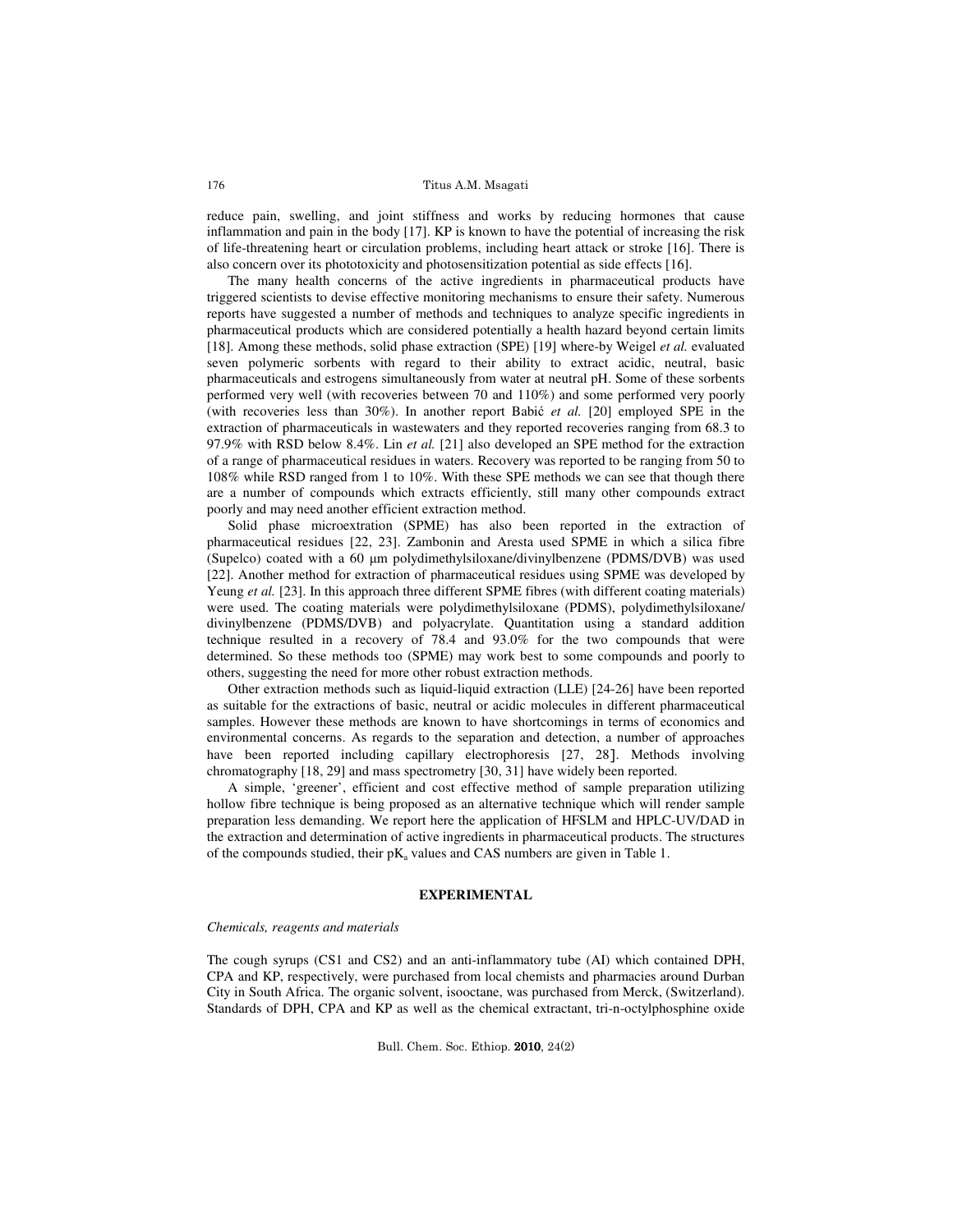177

(TOPO) were purchased from Sigma-Aldrich (USA). A 100 µL Hamilton syringe was purchased from Perkin Elmer Instruments (USA). Hydrochloric acid (32 %) was purchased from N.T. Laboratory Supplies (South Africa) and sodium hydroxide pellets (98%) was from Saarchem (Krugerdorp, South Africa). HPLC grade solvents such as methanol were obtained from Merck (Germany). Mobile phases were filtered through 0.45 µM Millipore filters (Waters, USA). Hollow fibre was Q3/2 Accurel polypropylene hollow fibre membrane (200 µm wall thickness, 600 µm inner diameter, 0.2 µm pore size) purchased from Membrane GmbH (Germany). Working standard solutions (1 µg compound/mL) were prepared by appropriate dilutions of the stock solutions (1000 mg/L) and stored under refrigeration (4  $^{\circ}$ C).

Table 1. Structures of the compounds studied, their  $pK_a$  values and CAS numbers.

| Compound   | Structure                                                                                     | $pK_a$ | $CAS$ #    |
|------------|-----------------------------------------------------------------------------------------------|--------|------------|
| <b>DPH</b> | N<br>HCI                                                                                      | 8.76   | 147-24-0   |
| <b>CPA</b> | сн <sub>з</sub><br>N-сн <sub>з</sub><br>о<br>$\gamma_{\rm H}$<br>H<br>OН<br>OН<br>H<br>C<br>o | 9.2    | 2438-32-6  |
| KP         | OH                                                                                            | 5.94   | 22071-15-4 |

*Apparatus and chromatographic conditions* 

Shimadzu LC-20AT prominence HPLC with DGU-20A5 prominence degasser, SIL-20A prominence autosampler and SPD-M20A prominence DAD detector (Shimadzu Scientific Instruments, USA) was used for all analysis and determination of extracted compounds. The column used was an XTerra MS  $C_{18}$ , 3.0 mm x 150 mm x 3.5  $\mu$ m (Waters, USA). The mobile phase comprised 75% methanol and 25% water. The isocratic mode of elution was used throughout at a flow rate of 0.3 mL/min with the injection volume of 5 µL.

### *HFSLM extraction procedure*

The stripping buffer solutions were made following standard methods and the samples' pH was adjusted with 0.1 M HCl and 0.1 M NaOH. The hollow fibre was cut into 4 cm pieces and cleaned with acetone for about half an hour and sealed at one end by heating the end with a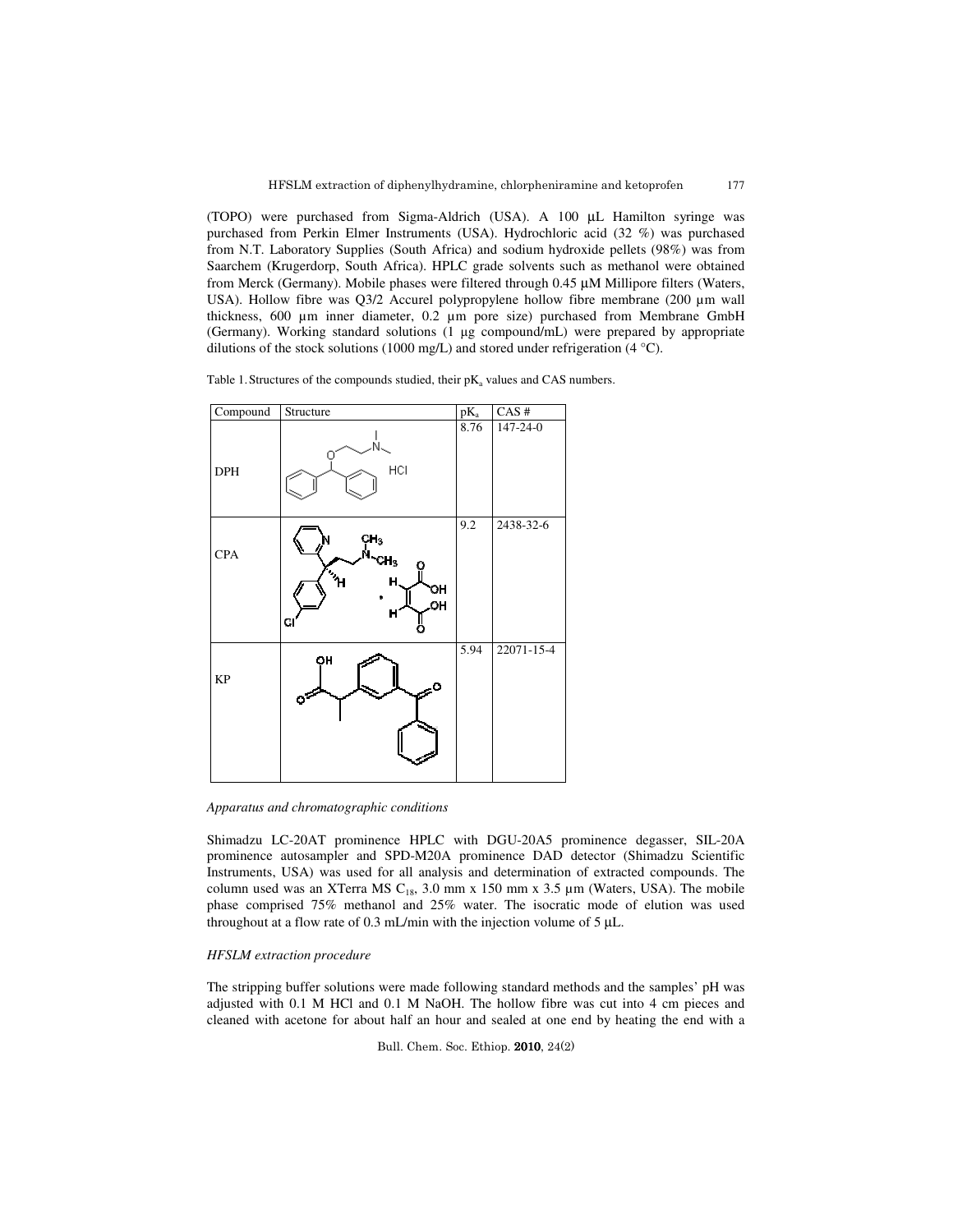hotplate. The open end was used to fill the lumen of the hollow fibre with the stripping buffer solution. The pores of the hollow fibre were then impregnated with isooctane containing 5% TOPO for a few seconds and thereafter rolled in water to remove any excess solvent. The impregnated hollow fibre filled with the stripping solution was thereafter immersed into 10 mL diluted pharmaceutical samples (1:5). The reaction was stirred at a constant rate (310 rpm) for 30 min. The HFSLM set up used is similar to the one reported previously [32].

#### **RESULTS AND DISCUSSION**

#### *Choice of the organic liquid membrane*

The influence of the organic solvent in the efficiency of the membrane extraction and the selectivity of enrichment of the analytes is vital in the HFSLM extraction process [33, 34]. For the efficient extraction and enrichment, the organic solvent must be stable, with low volatility and solubility in water and must have a large partition coefficient as compared to other interfering molecules. Large enrichment factors may be expected if a solvent has a high partition coefficient and stability in the porous membrane. In the extraction of active ingredients in pharmaceutical products, several organic liquids were tested and these include, isooctane, 5% TOPO in isooctane and toluene. The results of this optimization are shown in Figure 1.

Figure 1 shows that 5% tri-octylphosphine oxide (TOPO) in isooctane gave the highest enrichment factors. TOPO acts as a carrier/mediator in the extraction process where the electron lone pairs on the oxygen chelate to the molecules of the analyte of interest and therefore increases the efficiency of extraction [35]. Isooctane alone showed relatively high enrichment factors but lower than isooctane-TOPO mixture while toluene was the least. The reasons for low enrichment factors for toluene is probably due to instability of toluene in the pores of the hollow fibre. Toluene has a small solubility in water of 0.05 mg/L [36] and a large partition coefficient of 2.54 relative to isooctane which is 3.93 [37].

### *Optimization of sample and stripping solutions pH*

The samples' pHs were optimized by keeping the stripping phase pH and all other factors constant while varying the sample pH for each compound. The sample pH range investigated for DPH was from 8 to 11 while that for CPA was from 8 to 14 and for KP was from pH 2 to 4. Each extraction was carried out for 45 min at constant stirring speed (310 rpm) with isooctane + 5 % TOPO as the organic phase.

 The result for the sample and stripping solution pH optimization during the extraction of KP is shown in Figure 2. KP is a weakly acidic compound and for this reason the compound had its sample pH optimal at the acidic range where it displays the conditions for neutrality, which is a prerequisite for compounds to cross the hydrophobic organic membrane optimally [38].

In the pH optimization of stripping buffer solution the pH range investigated for KP was from pH 7 to 10 and the results are shown in Figure 2 which indicates that the optimum stripping solution pH for KP was 10. Since the KP is a weakly acidic compound it is expected to ionize at alkaline pH. The  $pK_a$  value of this weakly acidic compound KP is 5.94 which make the theoretical predictions for its stripping phase optimal pH to be around 9, however Figure 2 indicates that the optimum stripping solution pH for KP was 10. Since the KP is a weakly acidic compound it is expected to ionize at alkaline  $pH$ . The  $pK_a$  value of this weakly acidic compound KP is 5.94 which make the theoretical predictions for its stripping phase optimal pH to be around 9. However, the experimental pH value for the KP stripping phase obtained in this work is 10, which is in close agreement with the theoretical predictions.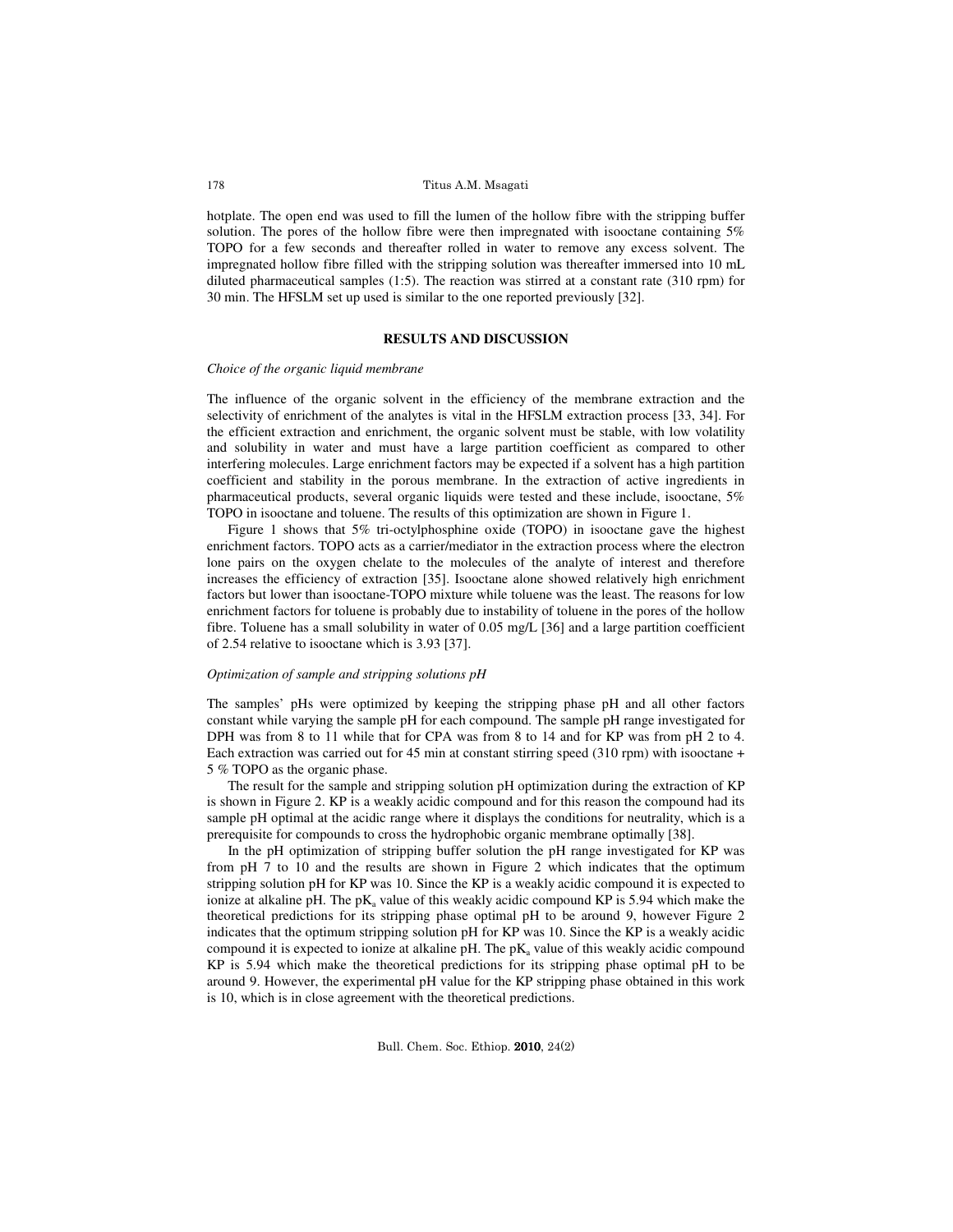

Figure 1. Choice of organic solvent in the HFSLM extraction of DPH.

 DPH and CPA on the other hand are weakly basic compounds and therefore high sample pH keeps the compounds in their neutral form and hence extractable by the liquid membrane. The results in Figure 3 show that the optimal sample pH for DPH was 12 while that of CPA was 13 (data not shown).

 In the pH optimization of stripping buffer solution the pH range investigated for DPH was from 3 to 6; and between 0.5-4 for CPA. Figure 3 shows the sample and stripping solution pH optimization results DPH.

The  $pK_a$  value for DPH was 8.74 and therefore, the theoretical optimal pH for DPH stripping solution was expected to be around 5. However, the experimental value obtained in this work for DPH was 3. The discrepancy could be accounted from the chemistry of the DPH dichloride used in this work (diphenylhydramine chloride) and this might have shaped the ionization behavior of DPH differently. The optimal pH for the CPA stripping solution from the experiment was found to be 0.5.

#### *Optimization of time of extraction*

The time of extraction was varied as it affects the mass transfer and hence the extent of enrichment. The results for the effect of enrichment time in the HFSLM extraction of DPH, KP and CPA are shown in Figure 4.

From Figure 4 it is clear that the enrichment factor increases with increase in time of extraction. Longer times of extraction allowed for longer time for contact between sample analytes and the liquid membrane and hence allowing more analytes to be trapped in the acceptor phase and thus more enrichment. This was evidenced by the increase in enrichment factors with time. After 45 min the enrichment factors slowed down a phenomenon that might as well be attributed to the fact that with long extraction times large amounts of analyte ions are produced in the acceptor phase which changes the pH of the acceptor phase. The pH changes to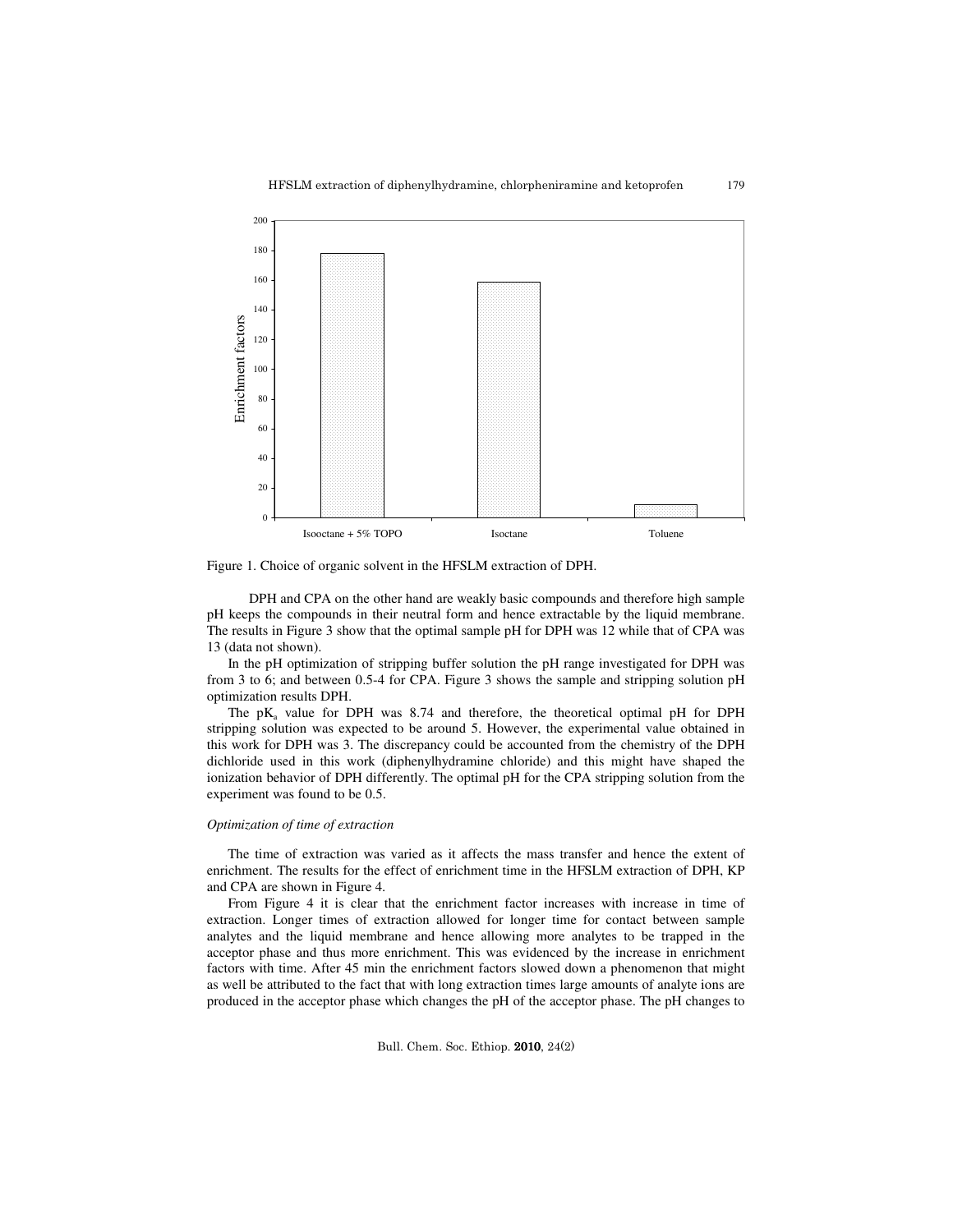

less optimal conditions which decrease the efficiency of the extraction and hence the enrichment factor decreases.<br>600

Figure 2. Optimization of sample and stripping solution pHs in the HFSLM extraction of KP from AI pharmaceutical sample.



Figure 3. Sample and stripping solution pH optimization in the HFSLM extraction of DPH.

# *Optimization of stirring speed of the extraction*

The effect of stirring speed on the enrichment factors in the HFSLM extraction of pharmaceutical samples is shown in Figure 5. An increase in stirring speed increases the rate of mass transfer, however, much higher stirring speeds are also known to negatively impact on the extraction process due to the fact that, higher speeds reduces the contact time between analyte species and the membrane.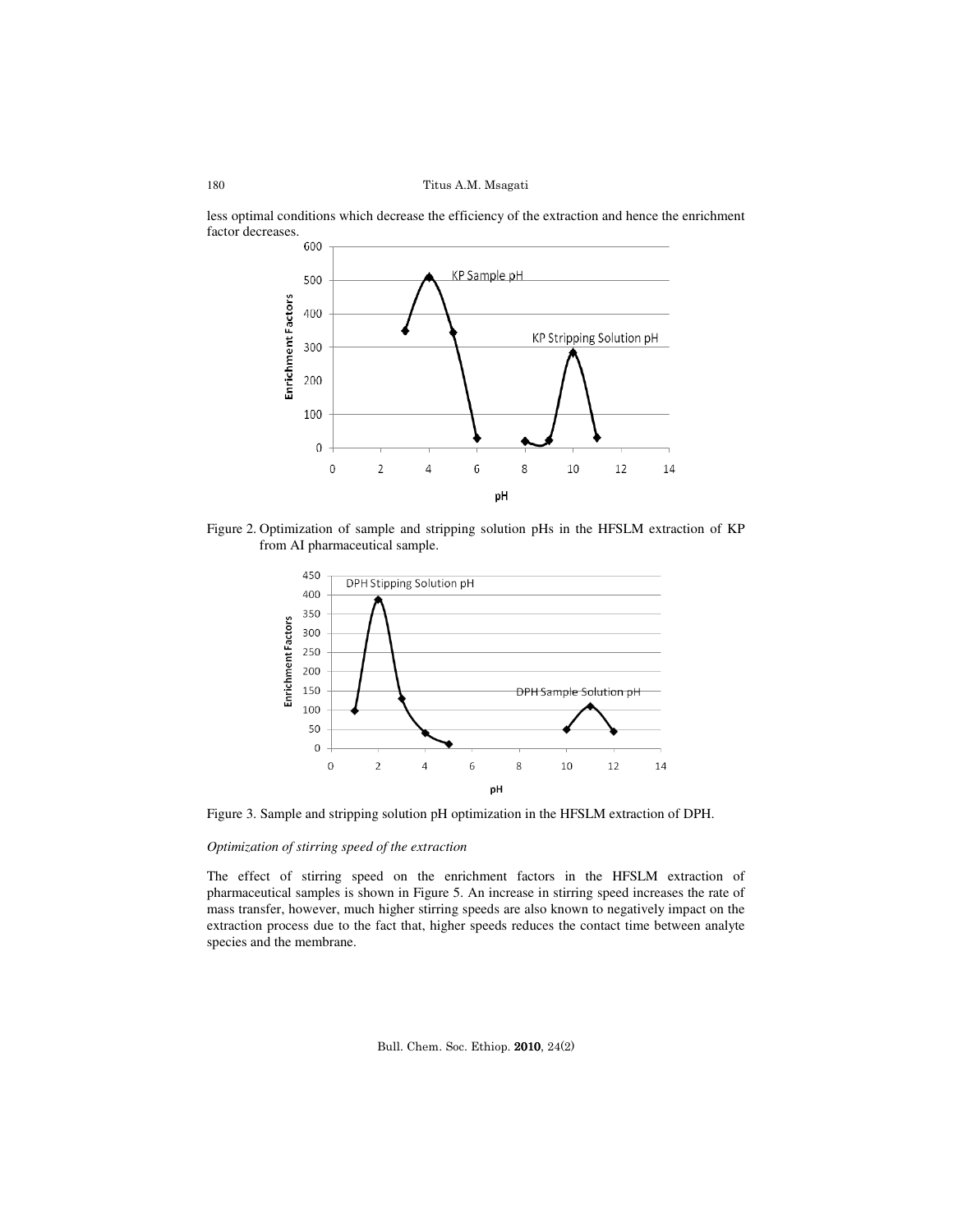181



Figure 4. Optimization of extraction time for DPH, KP and CPA.



Figure 5. Optimization of stirring speed for DPH, KP and CPA.

## *High performance liquid chromatographic analysis of the extracts*

All the compounds analyzed contain strong chromophores and therefore can absorb at the ultraviolet region of the electromagnetic spectrum. This made it possible to use HPLC with a UV-DAD detector to monitor the compounds after passing through a C18 column. The mobile phases used were methanol and water since the active ingredients are polar. This encouraged the active ingredients to elute faster and shorten the time of analysis. All the active ingredients eluted within first five minutes. Figure 6 shows the chromatographic elution profile for KP with a retention time of about 2.6 min.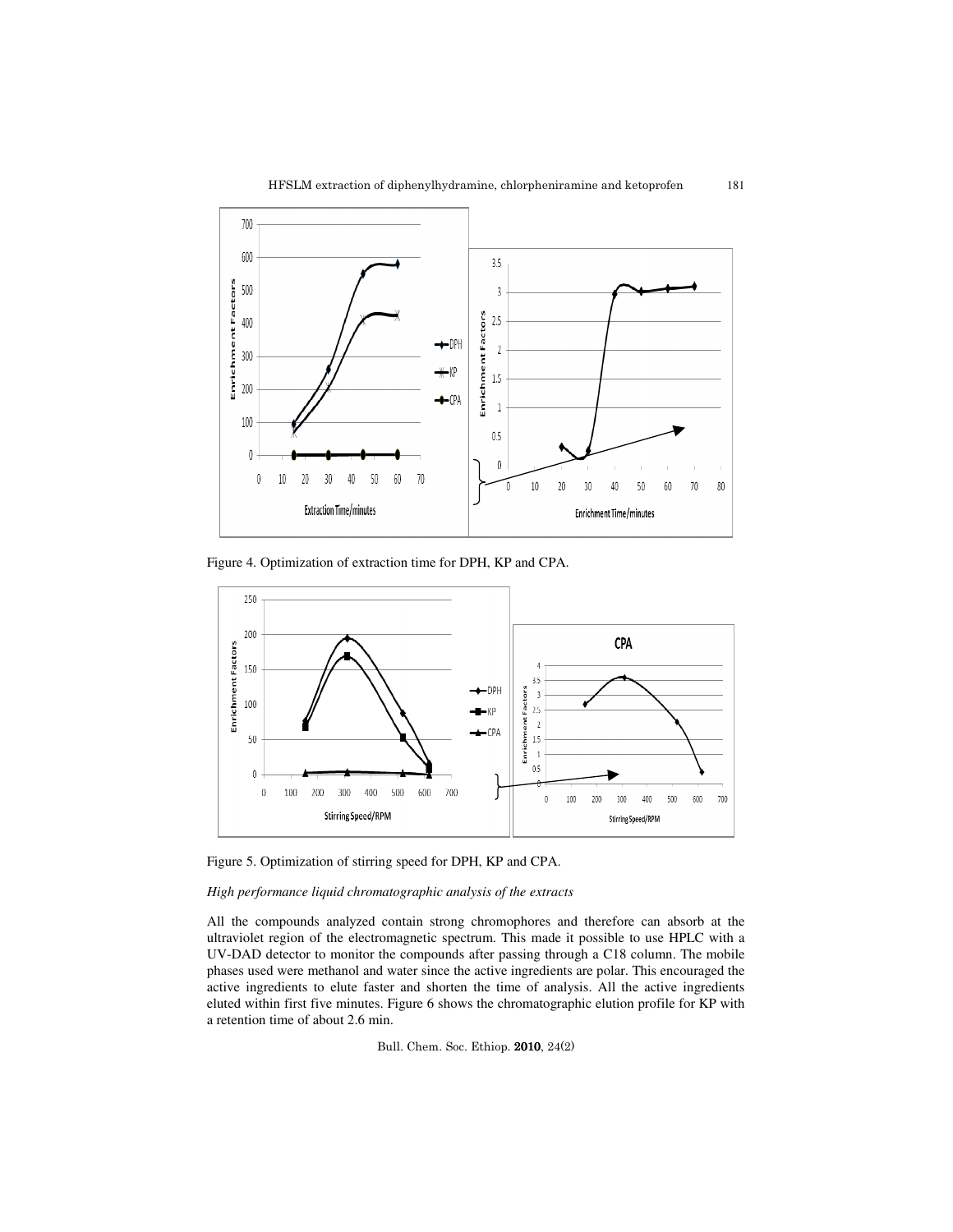

Figure 6. Chromatogram of KP after HFSLM extraction from AI anti-inflammatory sample.

#### *Quantitation*

The calibration graphs were used to calculate the concentrations in the stripping solutions which were then used to calculate the enrichment factors and the extraction efficiency.

 Since the amount of DPH in CS1 as stated in the label was 12.5 mg/5 mL and the extracted amount was 10.15 mg 5 mL<sup>-1</sup>, the percentage recovered was 81 %. KP was stated in the label as 0.35 g and the extracted amount was 0.28 g indicating an 80 % recovery. The recovery of CPA was found to be 78 %.

 From the results above it can be deduced that the HFSLM extraction technique shows high selectivity to the active ingredients found in the pharmaceutical products analyzed as the percentage of active ingredients recovered were high.

#### *Repeatability and reproducibility*

To assess the reliability of the developed HFSLM method, reproducibility and repeatability in the extraction and enrichment processes were investigated. Reproducibility test refers to the absolute difference in the results between two test measurements performed in the same sample at two randomly selected times. Mathematically, reproducibility is defined by the following equation:

$$
Reproductibility = 2.77(\sigma^2 t + \sigma^2/n)^{1/2}
$$
 (1)

Parameters  $\sigma^2$ t refers to the variance between samples over time, while  $\sigma^2$  is the variance within the same sample, and n is the number of repeated measurements made on the same sample. On the other hand, repeatability was tested to investigate the absolute difference between two test results performed on the same sample, independent of time. Mathematically it is given by:

$$
Repeatability = 2.77(\sigma^2)^{1/2}.
$$
\n(2)

 The set up for the repeatability and reproducibility was such that for each of the four spiked samples (DPH, CPA and KP) two sets of solutions (series 1 and series 2) were prepared. Each solution was then extracted twice (one after another successively) and this was done in similar manner over a period of four days. The results are shown in Table 2a and b. The data were analyzed statistically using SPSS v15.0 software.

The results of a comparative analysis in Tables 2a and 2b suggest the repeatability experiments gave close data whereas the reproducibility data is more dispersed. This means that with the developed technique, there is relative more reliability for the data performed on the same day than in different days. However this might have been contributed by the possible instability of the compounds under the experimental conditions.

Bull. Chem. Soc. Ethiop. 2010, 24(2)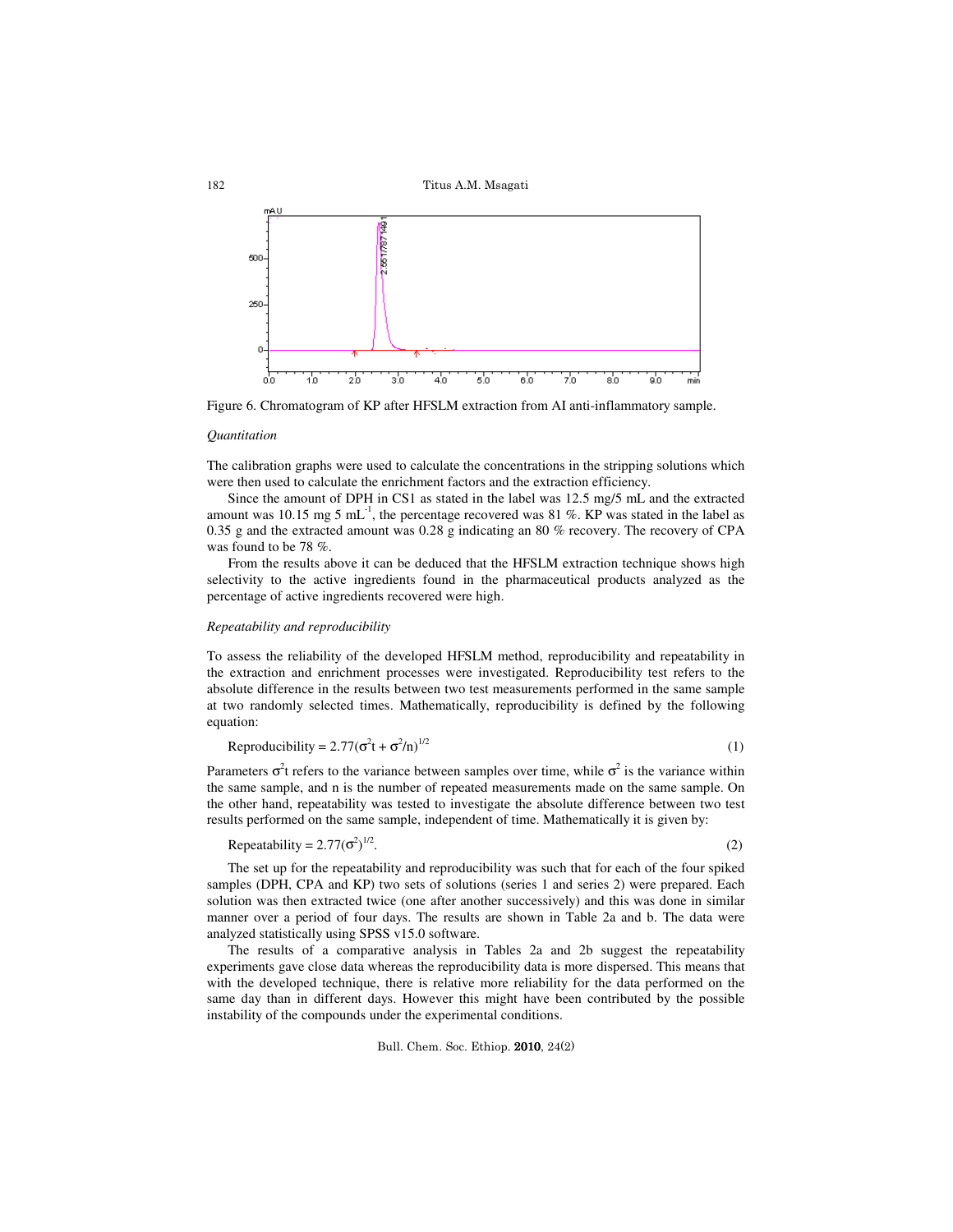Table 2a. Average enrichment factors and standard deviation obtained during the HFSLM of compounds.

| Sample   | Enrichment factors | Mean $\pm$ std error | Overall       |
|----------|--------------------|----------------------|---------------|
| DPH-1a   | 135                | $131 \pm 5.6$        |               |
| $DPH-1b$ | 127                |                      |               |
| DPH-2a   | 125                | $122 \pm 4.2$        | $127 \pm 6.6$ |
| DPH-2b   | 119                |                      |               |
| $KP-1a$  | 116                | $113 \pm 4.2$        |               |
| $KP-1h$  | 110                |                      |               |
| $KP-2a$  | 113                | $110 \pm 4.2$        | $112 \pm 3.9$ |
| $KP-2b$  | 107                |                      |               |
| $CPA-1a$ | 143                | $139 \pm 5.6$        |               |
| $CPA-1b$ | 135                |                      |               |
| $CPA-2a$ | 138                | $135 \pm 4.2$        | $137 \pm 4.7$ |
| $CPA-2b$ | 132                |                      |               |

Table 2b. Comparison for repeatability and reproducibility of compounds after their HFSLM extraction.

|            | $1st$ Day vs $3rd$ Day |                                |            | $2nd$ Day vs $4th$ Day |                              |
|------------|------------------------|--------------------------------|------------|------------------------|------------------------------|
|            |                        | Repeatability   Reproducibilit |            |                        | Repeatability Reproducibilit |
|            |                        |                                |            |                        |                              |
| <b>DPH</b> | 15.5                   | 26.0                           | $CPA$ 15.5 |                        | 20.8                         |
|            |                        |                                | KP         | 11.6                   | 16.6                         |

*Linearity of the HFSLM method and limits of detection (LODs)* 

The linearity of the method was investigated by spiking the samples with standards of the compounds at known concentrations and then extracting them using HFSLM. This procedure illustrating the linearity was carried out on all the samples by spiking in water at known concentrations (1, 10, 100 and a 1000 µg/L solution). Good linearity of the method for a wide range of concentrations was shown by the coefficient of linear regression  $(r^2)$  value which was of the order 0.99. This means that this method could be used for a wide range of concentrations of analytes with acceptable accuracy and precision.

 The limits of detection (LODs) were estimated from the region where signal to noise ratio was typically equal to 3. The LODs obtained were 0.06 µg/L for all the compounds.

## **CONCLUSIONS**

Hollow fibre supported liquid membrane extraction shows to be an effective extraction technique for the ingredients in pharmaceutical products due to the high enrichment factors and selectivity obtained. Factors affecting the efficiency of extraction were optimized by varying the sample pH as well as that of the stripping phase, extraction time, stirring speed and organic liquid solvent used as a membrane. Tri-n-octyl phosphine oxide (TOPO) showed to have a positive effect on the enrichment factors during the extraction of the active ingredients from pharmaceutical products.

## **REFERENCES**

1. World Health Organization *Organisation Mondiale De La Sante, Good Distribution Practices (GDP) For Pharmaceutical Products*, Working Document Qas/04.068**/**Rev.2, **2005**.